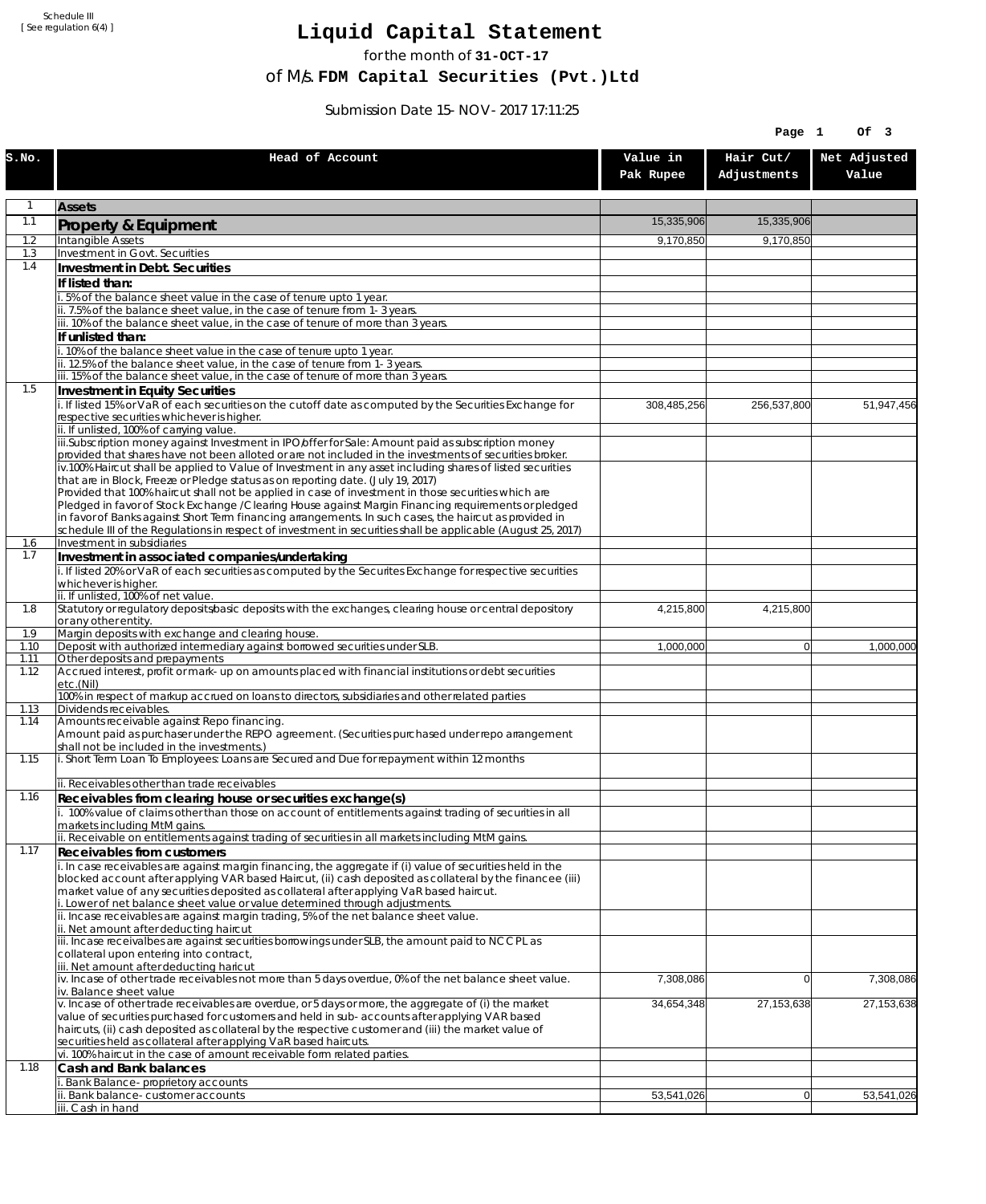Schedule III [ See regulation 6(4) ]

## **Liquid Capital Statement**

for the month of **31-OCT-17**

of M/s. **FDM Capital Securities (Pvt.)Ltd**

Submission Date 15-NOV-2017 17:11:25

|                |                                                                                                                                                                                                                                                                                                                                            |                       | Page 2                   | Of 3                  |
|----------------|--------------------------------------------------------------------------------------------------------------------------------------------------------------------------------------------------------------------------------------------------------------------------------------------------------------------------------------------|-----------------------|--------------------------|-----------------------|
| S.NO.          | Head of Account                                                                                                                                                                                                                                                                                                                            | Value in<br>Pak Rupee | Hair Cut/<br>Adjustments | Net Adjusted<br>Value |
| 1.19           | <b>Total Assets</b>                                                                                                                                                                                                                                                                                                                        | 433,711,272           | 312,413,994              | 140,950,206           |
| $\overline{2}$ | Liabilities                                                                                                                                                                                                                                                                                                                                |                       |                          |                       |
| 2.1            | Trade Payables                                                                                                                                                                                                                                                                                                                             |                       |                          |                       |
|                | Payable to exchanges and clearing house                                                                                                                                                                                                                                                                                                    |                       |                          |                       |
|                | . Payable against leveraged market products<br>iii. Payable to customers                                                                                                                                                                                                                                                                   | 53,531,099            | $\overline{0}$           | 53,531,099            |
| 2.2            | <b>Current Liabilities</b>                                                                                                                                                                                                                                                                                                                 |                       |                          |                       |
|                | Statutory and regulatory dues                                                                                                                                                                                                                                                                                                              |                       |                          |                       |
|                | ii. Accruals and other payables<br>ii. Short-term borrowings                                                                                                                                                                                                                                                                               | $\overline{0}$        | $\mathbf{0}$             |                       |
|                | iv. Current portion of subordinated loans                                                                                                                                                                                                                                                                                                  |                       |                          |                       |
|                | v. Current portion of long term liabilities<br>vi. Deferred Liabilities                                                                                                                                                                                                                                                                    |                       |                          |                       |
|                | vii. Provision for bad debts                                                                                                                                                                                                                                                                                                               |                       |                          |                       |
|                | viii. Provision for taxation                                                                                                                                                                                                                                                                                                               |                       |                          |                       |
| 2.3            | ix. Other liabilities as per accounting principles and included in the financial statements<br>Non-Current Liabilities                                                                                                                                                                                                                     |                       |                          |                       |
|                | i. Long-Term financing                                                                                                                                                                                                                                                                                                                     |                       |                          |                       |
|                | a. Long-Term financing obtained from financial instituion: Long term portion of financing obtained from<br>a financial institution including amount due against finance lease                                                                                                                                                              |                       |                          |                       |
|                | b. Other long-term financing<br>ii. Staff retirement benefits                                                                                                                                                                                                                                                                              |                       |                          |                       |
|                | iii. Advance against shares for Increase in Capital of Securities broker: 100% haircut may be allowed in                                                                                                                                                                                                                                   |                       |                          |                       |
|                | respect of advance against shares if:                                                                                                                                                                                                                                                                                                      |                       |                          |                       |
|                | a. The existing authorized share capital allows the proposed enhanced share capital<br>b. Boad of Directors of the company has approved the increase in capital                                                                                                                                                                            |                       |                          |                       |
|                | c. Relevant Regulatory approvals have been obtained                                                                                                                                                                                                                                                                                        |                       |                          |                       |
|                | d. There is no unreasonable delay in issue of shares against advance and all regulatory requirements<br>relating to the increase in paid up capital have been completed.                                                                                                                                                                   |                       |                          |                       |
|                | e. Auditor is satisfied that such advance is against the increase of capital.                                                                                                                                                                                                                                                              |                       |                          |                       |
| 2.4            | iv. Other liabilities as per accounting principles and included in the financial statements                                                                                                                                                                                                                                                |                       |                          |                       |
|                | Subordinated Loans<br>. 100% of Subordinated loans which fulfill the conditions specified by SECP are allowed to be deducted:                                                                                                                                                                                                              | 2,500,000             | 2,500,000                |                       |
|                | The Schedule III provides that 100% haircut will be allowed against subordinated Loans which fulfill the<br>conditions specified by SECP. In this regard, following conditions are specified:<br>a. Loan agreement must be executed on stamp paper and must clearly reflect the amount to be repaid<br>after 12 months of reporting period |                       |                          |                       |
|                | b. No haircut will be allowed against short term portion which is repayable within next 12 months.<br>c. In case of early repayment of loan, adjustment shall be made to the Liquid Capital and revised Liquid<br>Capital statement must be submitted to exchange.                                                                         |                       |                          |                       |
|                | ii. Subordinated loans which do not fulfill the conditions specified by SECP                                                                                                                                                                                                                                                               |                       |                          |                       |
| 2.5            | <b>Total Liabilites</b>                                                                                                                                                                                                                                                                                                                    | 56,031,099            | 2,500,000                | 53.531.099            |
| 3              | Ranking Liabilities Relating to:                                                                                                                                                                                                                                                                                                           |                       |                          |                       |
| 3.1            | Concentration in Margin Financing                                                                                                                                                                                                                                                                                                          |                       |                          |                       |
|                | The amount calculated client-to- client basis by which any amount receivable from any of the                                                                                                                                                                                                                                               |                       |                          |                       |
| 3.2            | financees exceed 10% of the aggregate of amounts receivable from total financees.<br>Concentration in securites lending and borrowing                                                                                                                                                                                                      |                       |                          |                       |
|                | The amount by which the aggregate of:                                                                                                                                                                                                                                                                                                      |                       |                          |                       |
|                | (i) Amount deposited by the borrower with NCCPL                                                                                                                                                                                                                                                                                            |                       |                          |                       |
|                | (Ii) Cash margins paid and<br>(iii) The market value of securities pledged as margins exceed the 110% of the market value of shares                                                                                                                                                                                                        |                       |                          |                       |
|                | borrowed                                                                                                                                                                                                                                                                                                                                   |                       |                          |                       |
| 3.3            | Net underwriting Commitments                                                                                                                                                                                                                                                                                                               |                       |                          |                       |
|                | (a) in the case of right issuse: if the market value of securites is less than or equal to the subscription<br>price; the aggregate of:                                                                                                                                                                                                    |                       |                          |                       |
|                | (i) the 50% of Haircut multiplied by the underwriting commitments and                                                                                                                                                                                                                                                                      |                       |                          |                       |
|                | (ii) the value by which the underwriting commitments exceeds the market price of the securities.                                                                                                                                                                                                                                           |                       |                          |                       |
|                | In the case of rights issuse where the market price of securities is greater than the subscription price, 5% of<br>the Haircut multiplied by the net underwriting                                                                                                                                                                          |                       |                          |                       |
|                | (b) in any other case: 12.5% of the net underwriting commitments                                                                                                                                                                                                                                                                           |                       |                          |                       |
| 3.4            | Negative equity of subsidiary                                                                                                                                                                                                                                                                                                              |                       |                          |                       |
|                | The amount by which the total assets of the subsidiary (excluding any amount due from the subsidiary)<br>exceed the total liabilities of the subsidiary                                                                                                                                                                                    |                       |                          |                       |
| 3.5            | Foreign exchange agreements and foreign currency positions                                                                                                                                                                                                                                                                                 |                       |                          |                       |
|                | 5% of the net position in foreign currency. Net position in foreign currency means the difference of total<br>assets denominated in foreign cuurency less total liabilities denominated in foreign currency                                                                                                                                |                       |                          |                       |
| 3.6<br>3.7     | Amount Payable under REPO<br>Repo adjustment                                                                                                                                                                                                                                                                                               |                       |                          |                       |
|                |                                                                                                                                                                                                                                                                                                                                            |                       |                          |                       |